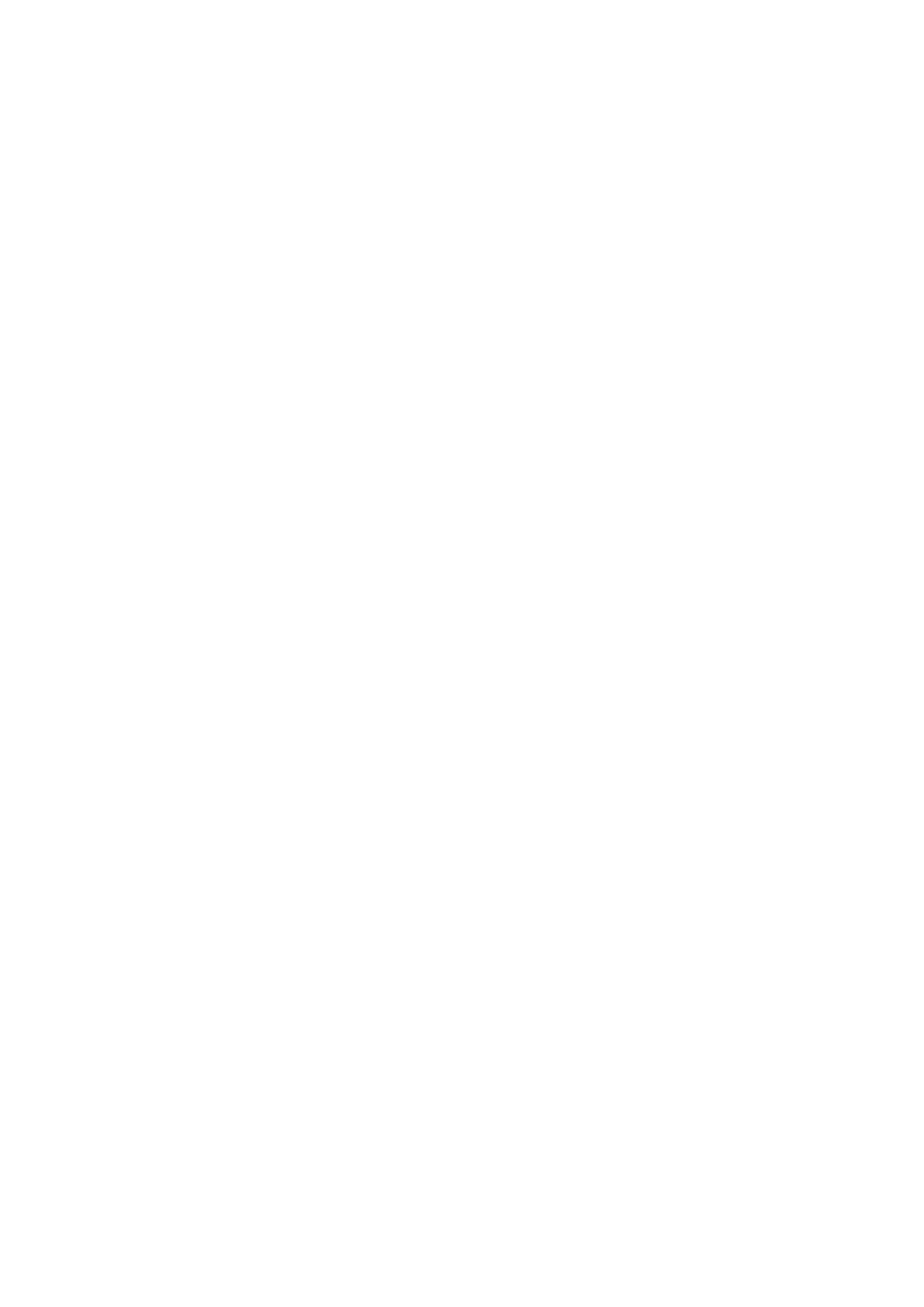## <span id="page-2-0"></span>**CORPORATIONS AND MARKETS ADVISORY COMMITTEE**

Section 1: Agency overview and resources

## **1.1 STRATEGIC DIRECTION**

 functions, as reflected in paragraph 1(1)(c) and section 148 of the ASIC Act, are to The Corporations and Markets Advisory Committee (CAMAC) is constituted under Part 9 of the *Australian Securities and Investments Commission Act 2001* (ASIC Act). Its provide informed and expert advice to the Government about corporate, financial product and financial market matters, on its own initiative or when requested by the Minister. CAMAC seeks to promote a sound and effective regulatory environment through the provision of timely advice to the Minister about relevant policy and law design issues.

CAMAC's members are appointed by the Minister following consultation with State and Territory Governments. CAMAC is supported by specialist legal advice from its Legal Committee and by a full-time executive located in Sydney.

In the 2011-12 financial year, CAMAC will settle its reports to the Government on the external administration of managed investment schemes and the definition of derivative and will also consider other aspects of the regulation of managed investment schemes.

CAMAC will also respond to other requests for advice from the Government and keep under consideration other areas that may be suitable for review.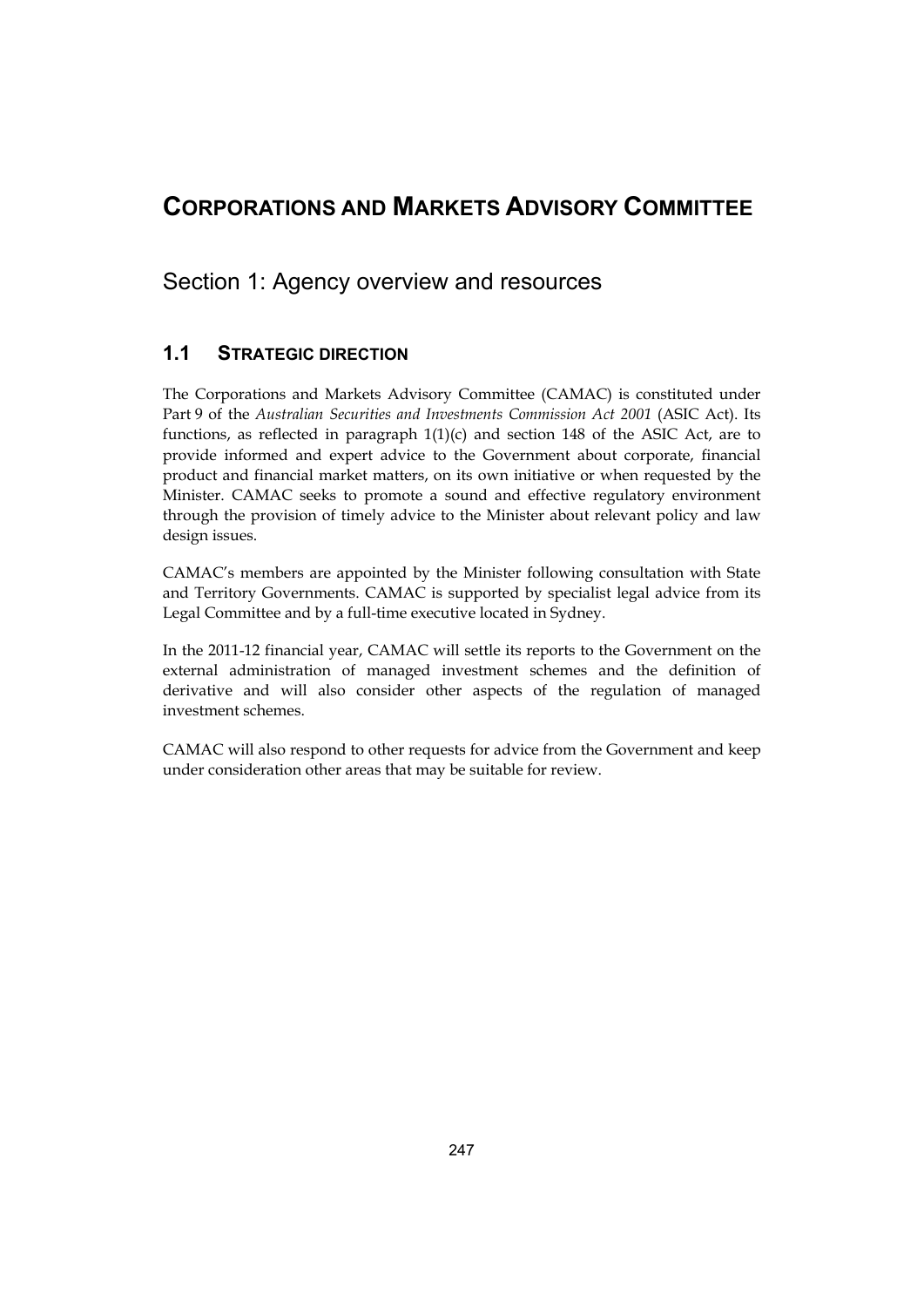## **1.2 AGENCY RESOURCE STATEMENT**

Table 1.1 shows the total resources from all sources. The table summarises how resources will be applied by outcome and by departmental classification.

### **Table 1.1: Corporations and Markets Advisory Committee resource statement — Budget estimates for 2011-12 as at Budget May 2011**

| -                                       |                       |           |          |               |
|-----------------------------------------|-----------------------|-----------|----------|---------------|
|                                         | Estimate              |           |          |               |
|                                         | of prior              |           |          | Actual        |
|                                         | year amounts          | Proposed  | Total    | available     |
|                                         | available in +        | at Budget | estimate | appropriation |
|                                         | 2011-12               | 2011-12   | 2011-12  | 2010-11       |
|                                         | \$'000                | \$'000    | \$'000   | \$'000        |
| <b>Ordinary annual services</b>         |                       |           |          |               |
| <b>Departmental</b>                     |                       |           |          |               |
| Prior year departmental                 |                       |           |          |               |
| appropriation                           | $\overline{2}$<br>467 |           | 467      |               |
| Departmental appropriation <sup>3</sup> |                       | 1,050     | 1,050    | 1,041         |
| <b>Total net resourcing for CAMAC</b>   | 467                   | 1,050     | 1.517    | 1.041         |

1. Appropriation Bill (No. 1) 2011-12.

2. Estimated adjusted balance carried from previous year for annual appropriations.

3. Includes \$0.02 million in 2011-12 for the Departmental Capital Budget (also refer to Table 3.2.5 for further details).

## **1.3 BUDGET MEASURES**

 *Measures 2011-12* and are summarised below. Budget measures relating to CAMAC are detailed in Budget Paper No. 2, *Budget* 

### **Table 1.2: Corporations and Markets Advisory Committee 2011-12 Budget measures**

|                                 |         | 2010-11 | 2011-12 | 2012-13 | 2013-14 | 2014-15 |
|---------------------------------|---------|---------|---------|---------|---------|---------|
|                                 | Program | \$'000  | \$'000  | \$'000  | \$'000  | \$'000  |
| <b>Expense measures</b>         |         |         |         |         |         |         |
| Efficiency dividend - temporary |         |         |         |         |         |         |
| increase in the rate            | 1.1     | -       | (5)     | (11)    | (13)    | (16)    |
| Total expense measures          |         |         | (5)     | '11)    | (13)    | (16)    |

Prepared on a government finance statistics (fiscal) basis.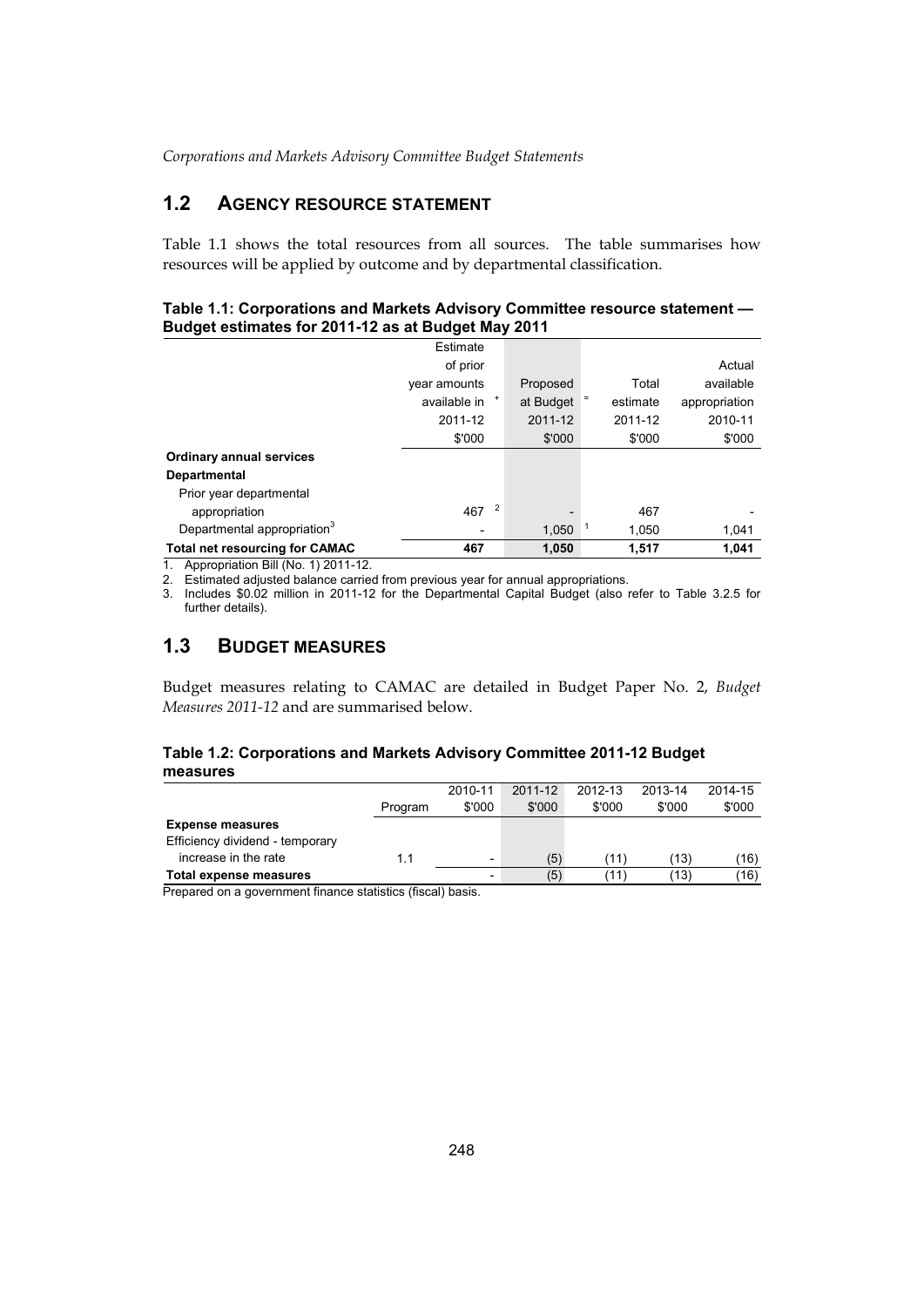## <span id="page-4-0"></span>Section 2: Outcomes and planned performance

## **2.1 OUTCOMES AND PERFORMANCE INFORMATION**

 Government outcomes are the intended results, impacts or consequences of actions by the Government on the Australian community. Commonwealth programs are the primary vehicle by which government agencies achieve the intended results of their outcome statements. Agencies are required to identify the programs which contribute to Government outcomes over the budget and forward years.

CAMAC's outcome is described below, specifying the strategy, program objective, program deliverables and program key performance indicators used to assess and monitor the performance of CAMAC.

**Outcome 1: Informed decisions by Government on issues relating to corporations regulation and financial products, services and markets through independent and expert advice** 

## **Outcome 1 strategy**

To achieve its outcome, CAMAC will:

- • conduct thorough research on matters under review, canvassing relevant law and policy considerations, with a view to preparing discussion papers where appropriate;
- • consider submissions on discussion papers; and
- • develop recommendations for inclusion in reports to the Government.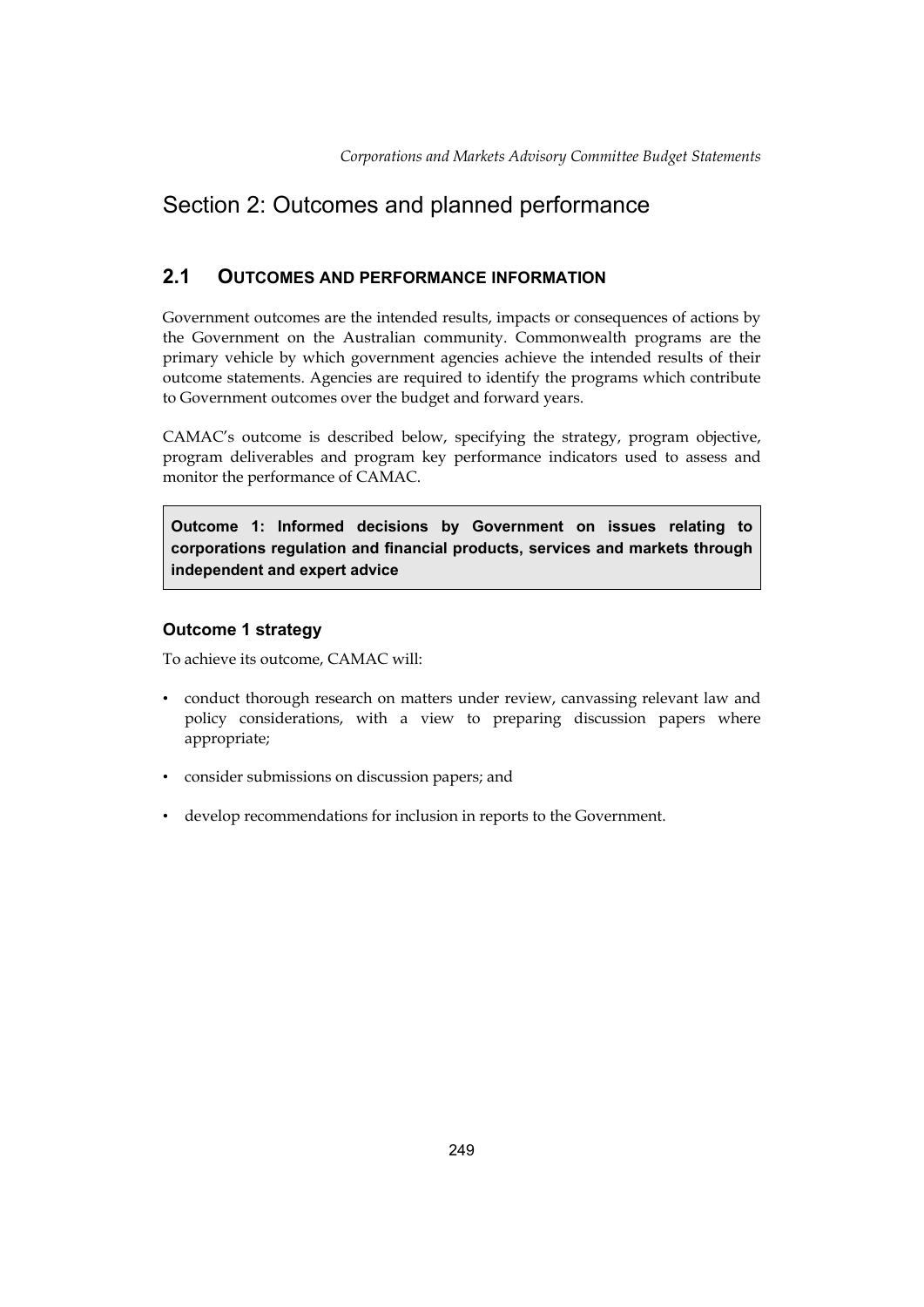## **Outcome expense statement**

Table 2.1 provides an overview of the total expenses for Outcome 1.

### **Table 2.1: Budgeted expenses for Outcome 1**

| Average staffing level (number)                                 | 3         | 3         |
|-----------------------------------------------------------------|-----------|-----------|
|                                                                 | 2010-11   | 2011-12   |
|                                                                 |           |           |
| <b>Total expenses for Outcome 1</b>                             | 1.052     | 1.061     |
| Expenses not requiring appropriation in the budget year         | 31        | 31        |
| Departmental appropriation                                      | 1.021     | 1,030     |
| Departmental expenses                                           |           |           |
| <b>Program 1.1: Corporations and Markets Advisory Committee</b> |           |           |
|                                                                 | \$'000    | \$'000    |
|                                                                 | expenses  | expenses  |
| services and markets through independent and expert advice      | actual    | Estimated |
| relating to corporations regulation and financial products,     | Estimated |           |
| <b>Outcome 1:</b> Informed decisions by Government on issues    | 2010-11   | 2011-12   |

## **Contributions to Outcome 1**

### **Program 1.1: Corporations and Markets Advisory Committee**

### **Program objective**

CAMAC focuses on legislation related to corporations and financial markets. Its operations involve, either on its own initiative or at the request of the Government, conducting major policy reviews, which may include analysing procedural and other issues in current practice. CAMAC:

- • seeks to stimulate and lead public debate on the enhancement of standards for corporations and participants in financial markets, and proposes regulatory reform where necessary; and
- builds on the public consultation process by thoroughly reviewing all submissions on discussion papers and providing timely advice to the Government in the form of CAMAC reports, containing detailed law reform recommendations, where appropriate.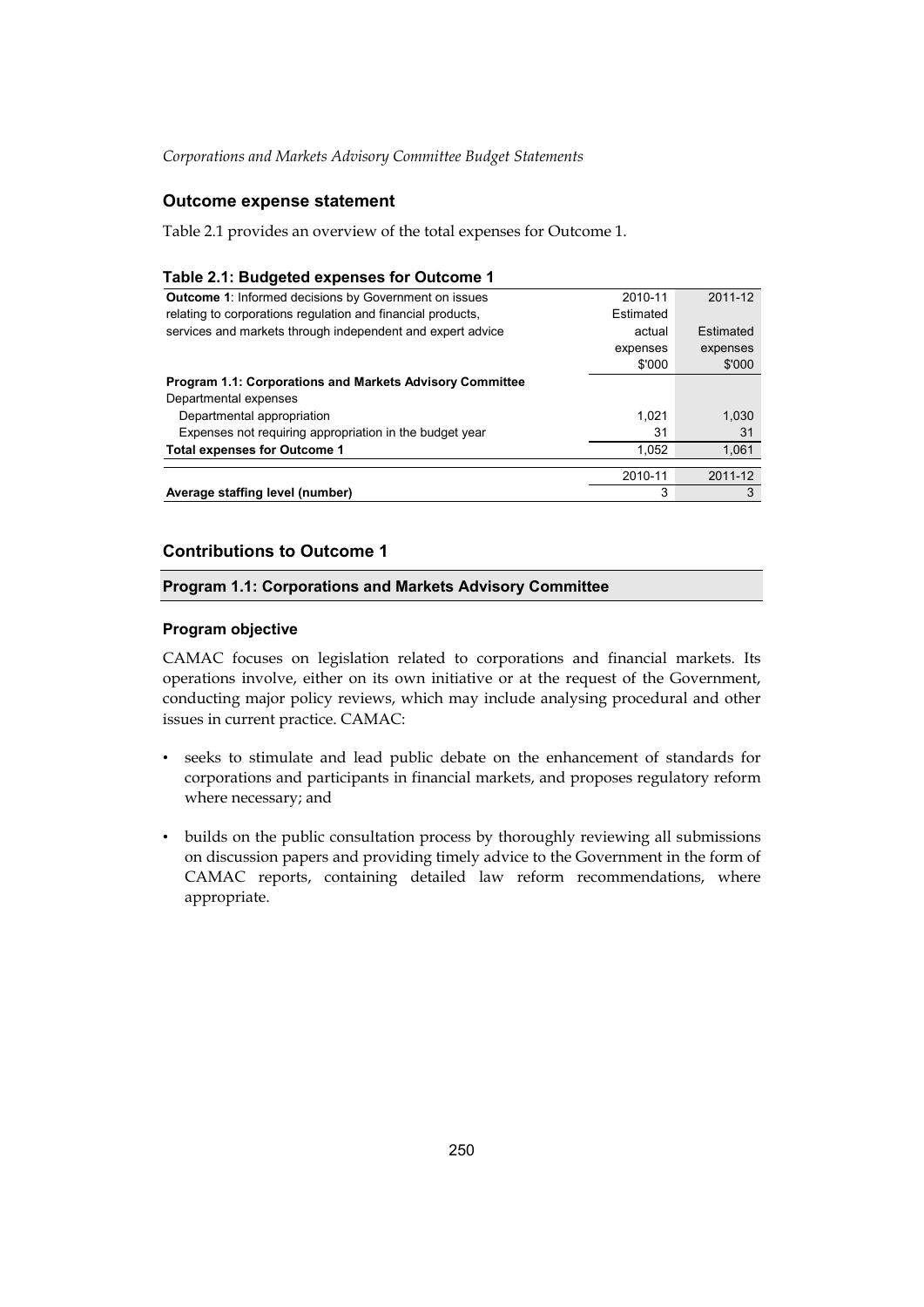### **Program expenses**

There are no significant changes to estimates across the forward years.

### **Table 2.2: Program expenses**

|                                    | 2010-11 | 2011-12       | 2012-13 | 2013-14 | 2014-15 |
|------------------------------------|---------|---------------|---------|---------|---------|
|                                    | Revised |               | Forward | Forward | Forward |
|                                    | budget  | <b>Budget</b> | vear 1  | year 2  | year 3  |
|                                    | \$'000  | \$'000        | \$'000  | \$'000  | \$'000  |
| Annual departmental expenses:      |         |               |         |         |         |
| Departmental items                 | 1.052   | 1.061         | 1.047   | 1.055   | 1.064   |
| <b>Total departmental expenses</b> | 1.052   | 1.061         | 1.047   | 1.055   | 1.064   |

### **Program deliverables**

CAMAC's deliverables are the discussion papers and reports that it publishes on matters as they arise.

### **Program key performance indicators**

CAMAC's key performance indicator is:

• timely advice to the Minister in the form of CAMAC reports and other papers.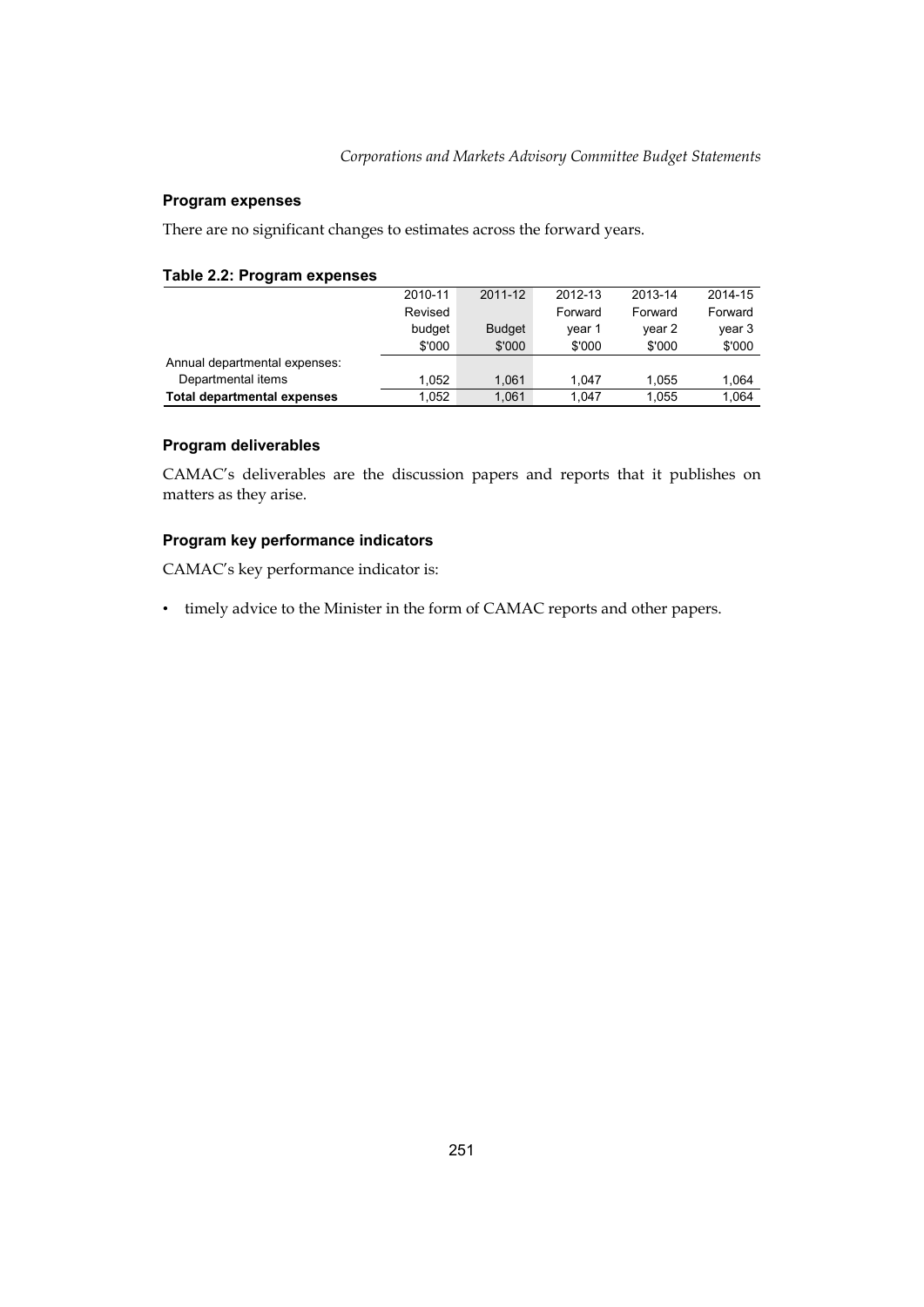## Section 3: Explanatory tables and budgeted financial statements

Section 3 presents explanatory tables and budgeted financial statements, which provide a comprehensive snapshot of agency finances for the budget year 2011-12. It explains how budget plans are incorporated into the financial statements and provides further details of the reconciliation between appropriations and program expenses, movements in administered funds, special accounts and government Indigenous expenditure.

## **3.1 EXPLANATORY TABLES**

## **3.1.1 Movement of administered funds between years**

CAMAC does not have any administered funds.

## **3.1.2 Special accounts**

legislation. Special accounts provide a means to set aside and record amounts used for specified purposes. Special accounts can be created by a Finance Minister's Determination under the *Financial Management and Accountability Act 1997* or under separate enabling Table 3.1.2 shows the expected additions (receipts) and reductions (payments) for each account used by CAMAC.

### **Table 3.1.2: Estimates of special account flows and balance**

|                                                                                             |         | Opening                  |                          |          |             | Closing |
|---------------------------------------------------------------------------------------------|---------|--------------------------|--------------------------|----------|-------------|---------|
|                                                                                             |         | balance                  | Receipts                 | Payments | Adjustments | balance |
|                                                                                             |         | 2011-12                  | 2011-12                  | 2011-12  | 2011-12     | 2011-12 |
|                                                                                             |         | 2010-11                  | 2010-11                  | 2010-11  | 2010-11     | 2010-11 |
|                                                                                             | Outcome | \$'000                   | \$'000                   | \$'000   | \$'000      | \$'000  |
| <b>Services for Other Entities</b><br>and Trust Moneys -<br><b>Corporations and Markets</b> |         |                          |                          |          |             |         |
| <b>Advisory Committee Special</b>                                                           |         | ۰                        |                          | -        |             |         |
| Account                                                                                     | 1       | $\overline{\phantom{0}}$ | $\overline{\phantom{0}}$ |          |             |         |
| <b>Total special accounts</b>                                                               |         |                          |                          |          |             |         |
| 2011-12 budget estimate                                                                     |         | ۰                        |                          | -        |             |         |
| Total special accounts                                                                      |         |                          |                          |          |             |         |
| 2010-11 estimate actual                                                                     |         |                          |                          |          |             |         |

## **3.1.3 Australian Government Indigenous Expenditure**

CAMAC does not have any Australian Government Indigenous Expenditure.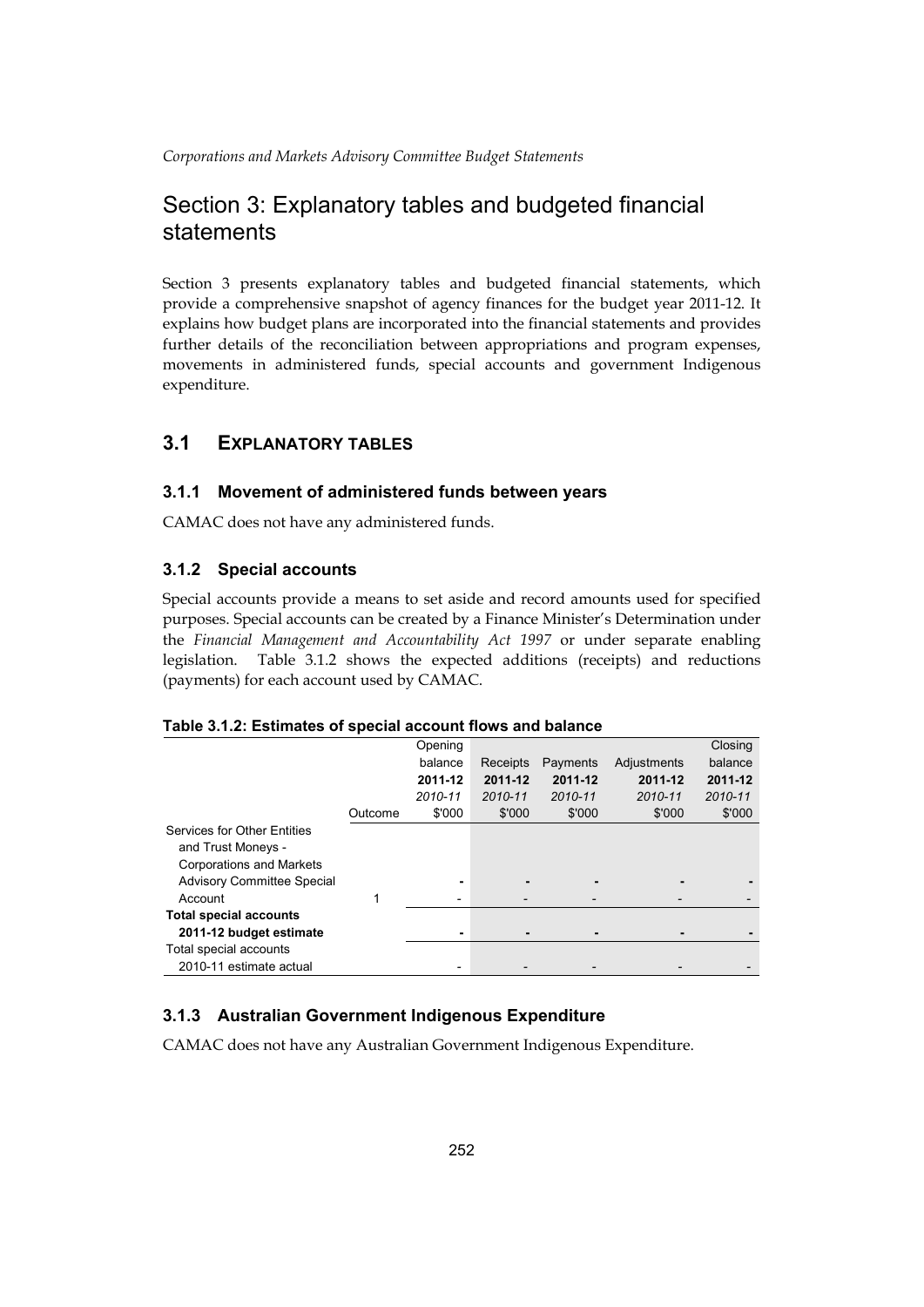## **3.2 BUDGETED FINANCIAL STATEMENTS**

## **3.2.1 Differences in agency resourcing and financial statements**

There are no differences between agency resourcing and financial statements*.* 

## **3.2.2 Analysis of budgeted financial statements**

CAMAC is budgeting for a break even result for 2011-12 and the forward estimates. This break even result will occur after adding back non-appropriated depreciation and amortisation expenses under the new net cash appropriation arrangements which were initiated in the 2010-11 Budget.

## **3.2.3 Budgeted financial statements tables**

### **Table 3.2.1: Budgeted departmental comprehensive income statement (for the period ended 30 June)**

|                                                                     | Estimated | <b>Budget</b> | Forward  | Forward  | Forward  |
|---------------------------------------------------------------------|-----------|---------------|----------|----------|----------|
|                                                                     | actual    | estimate      | estimate | estimate | estimate |
|                                                                     | 2010-11   | 2011-12       | 2012-13  | 2013-14  | 2014-15  |
|                                                                     | \$'000    | \$'000        | \$'000   | \$'000   | \$'000   |
| <b>EXPENSES</b>                                                     |           |               |          |          |          |
| Employee benefits                                                   | 635       | 640           | 650      | 650      | 650      |
| Supplier                                                            | 401       | 405           | 381      | 389      | 398      |
| Depreciation and amortisation                                       | 15        | 15            | 15       | 15       | 15       |
| Finance costs                                                       | 1         | 1             | 1        | 1        | 1        |
| <b>Total expenses</b>                                               | 1,052     | 1,061         | 1,047    | 1,055    | 1,064    |
| LESS:                                                               |           |               |          |          |          |
| <b>OWN SOURCE INCOME</b>                                            |           |               |          |          |          |
| Gains                                                               |           |               |          |          |          |
| Other                                                               | 16        | 16            | 16       | 16       | 16       |
| <b>Total gains</b>                                                  | 16        | 16            | 16       | 16       | 16       |
| Total own-source income                                             | 16        | 16            | 16       | 16       | 16       |
| Net cost of (contribution by)                                       |           |               |          |          |          |
| services                                                            | 1,036     | 1.045         | 1,031    | 1,039    | 1,048    |
| Appropriation revenue                                               | 1.021     | 1.030         | 1.016    | 1.024    | 1,033    |
| Surplus (deficit) attributable to the                               |           |               |          |          |          |
| <b>Australian Government</b>                                        | (15)      | (15)          | (15)     | (15)     | (15)     |
| Note: Reconciliation of operating result attributable to the agency |           |               |          |          |          |
|                                                                     | 2010-11   | 2011-12       | 2012-13  | 2013-14  | 2014-15  |
|                                                                     | \$'000    | \$'000        | \$'000   | \$'000   | \$'000   |
| Operating result attributable to the                                |           |               |          |          |          |
| <b>Australian Government</b>                                        | (15)      | (15)          | (15)     | (15)     | (15)     |
| Plus non-appropriated expenses                                      |           |               |          |          |          |
| depreciation and amortisation                                       |           |               |          |          |          |
| expenses                                                            | 15        | 15            | 15       | 15       | 15       |
| Operating result attributable to                                    |           |               |          |          |          |
| <b>CAMAC</b>                                                        |           |               |          |          |          |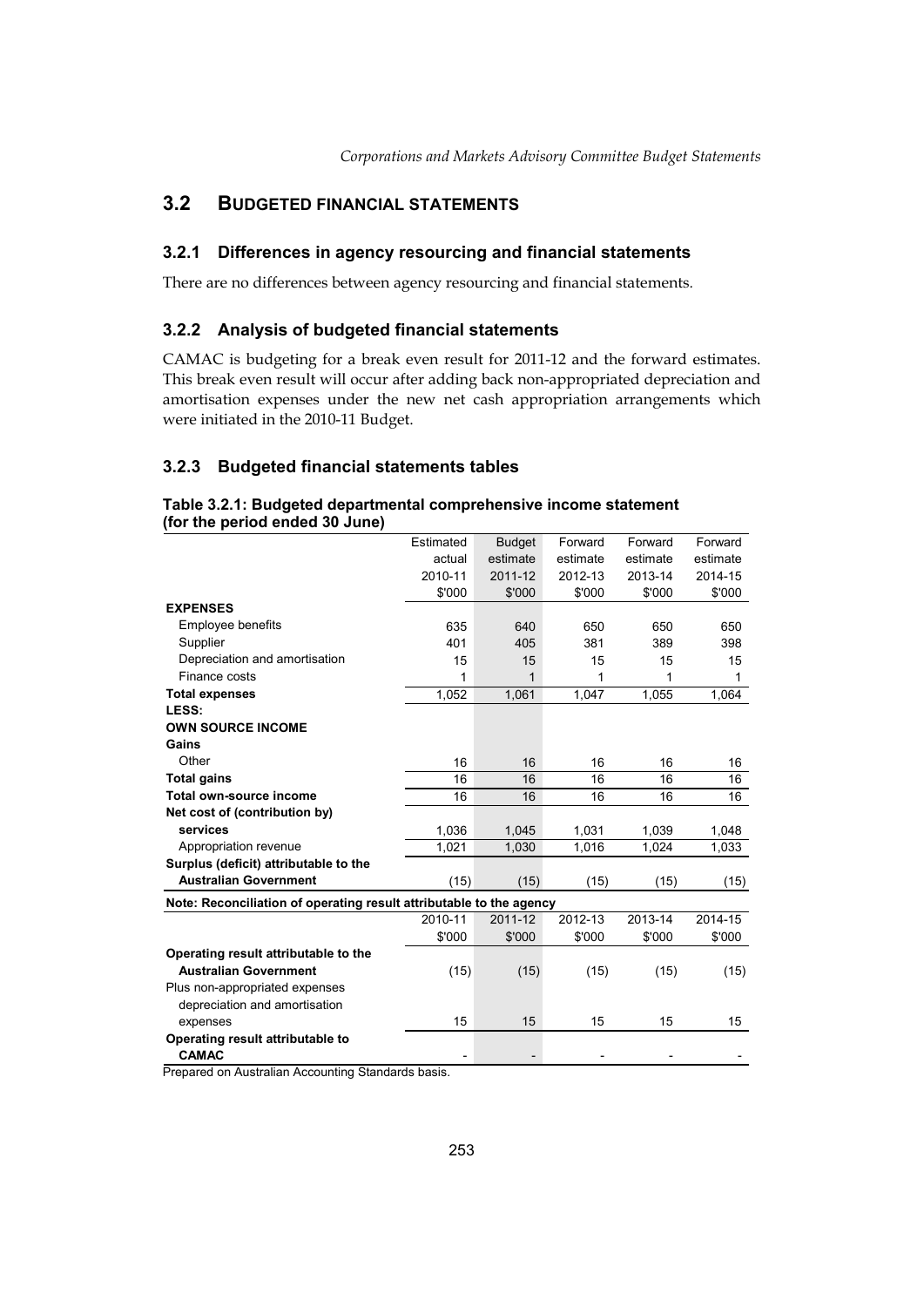#### **Table 3.2.2: Budgeted departmental balance sheet (as at 30 June)**

|                                           | Estimated      | <b>Budget</b> | Forward        | Forward                  | Forward                  |
|-------------------------------------------|----------------|---------------|----------------|--------------------------|--------------------------|
|                                           | actual         | estimate      | estimate       | estimate                 | estimate                 |
|                                           | 2010-11        | 2011-12       | 2012-13        | 2013-14                  | 2014-15                  |
|                                           | \$'000         | \$'000        | \$'000         | \$'000                   | \$'000                   |
| <b>ASSETS</b>                             |                |               |                |                          |                          |
| <b>Financial assets</b>                   |                |               |                |                          |                          |
| Cash and equivalents                      | 78             | 78            | 78             | 78                       | 78                       |
| Trade and other receivables               | 514            | 510           | 497            | 492                      | 497                      |
| <b>Total financial assets</b>             | 592            | 588           | 575            | 570                      | 575                      |
| <b>Non-financial assets</b>               |                |               |                |                          |                          |
| Land and buildings                        | 18             | 17            | 16             | 15                       | 14                       |
| Infrastructure, plant and equipment       | 82             | 88            | 94             | 101                      | 108                      |
| Other                                     | 5              | 5             | 5              | 5                        | 5                        |
| <b>Total non-financial assets</b>         | 105            | 110           | 115            | 121                      | 127                      |
| <b>Total assets</b>                       | 697            | 698           | 690            | 691                      | 702                      |
| <b>LIABILITIES</b>                        |                |               |                |                          |                          |
| <b>Interest bearing liabilities</b>       |                |               |                |                          |                          |
| Leases                                    | 55             | 40            | 16             |                          |                          |
| <b>Total interest bearing liabilities</b> | 55             | 40            | 16             |                          |                          |
| <b>Provisions</b>                         |                |               |                |                          |                          |
| Employees                                 | 297            | 307           | 317            | 327                      | 337                      |
| <b>Total provisions</b>                   | 297            | 307           | 317            | 327                      | 337                      |
| <b>Payables</b>                           |                |               |                |                          |                          |
| Suppliers                                 | 9              | 9             | 9              | 9                        | 3                        |
| Other                                     | 50             | 51            | 52             | 53                       | 54                       |
| <b>Total payables</b>                     | 59             | 60            | 61             | 62                       | 57                       |
| <b>Total liabilities</b>                  | 411            | 407           | 394            | 389                      | 394                      |
| <b>Net assets</b>                         | 286            | 291           | 296            | 302                      | 308                      |
| <b>EQUITY</b>                             |                |               |                |                          |                          |
| Contributed equity                        | 20             | 40            | 60             | 81                       | 102                      |
| Reserves                                  | 1              | $\mathbf 1$   | 1              | 1                        | 1                        |
| Retained surpluses or                     |                |               |                |                          |                          |
| accumulated deficits                      | 265            | 250           | 235            | 220                      | 205                      |
| <b>Total equity</b>                       | 286            | 291           | 296            | 302                      | 308                      |
| <b>Current assets</b>                     | 592            | 588           | 575            | 570                      | 575                      |
| <b>Non-current assets</b>                 | 105            | 110           | 115            | 121                      | 127                      |
| <b>Current liabilities</b>                | 411            | 407           | 394            | 389                      | 394                      |
| <b>Non-current liabilities</b>            | $\overline{a}$ |               | $\overline{a}$ | $\overline{\phantom{a}}$ | $\overline{\phantom{a}}$ |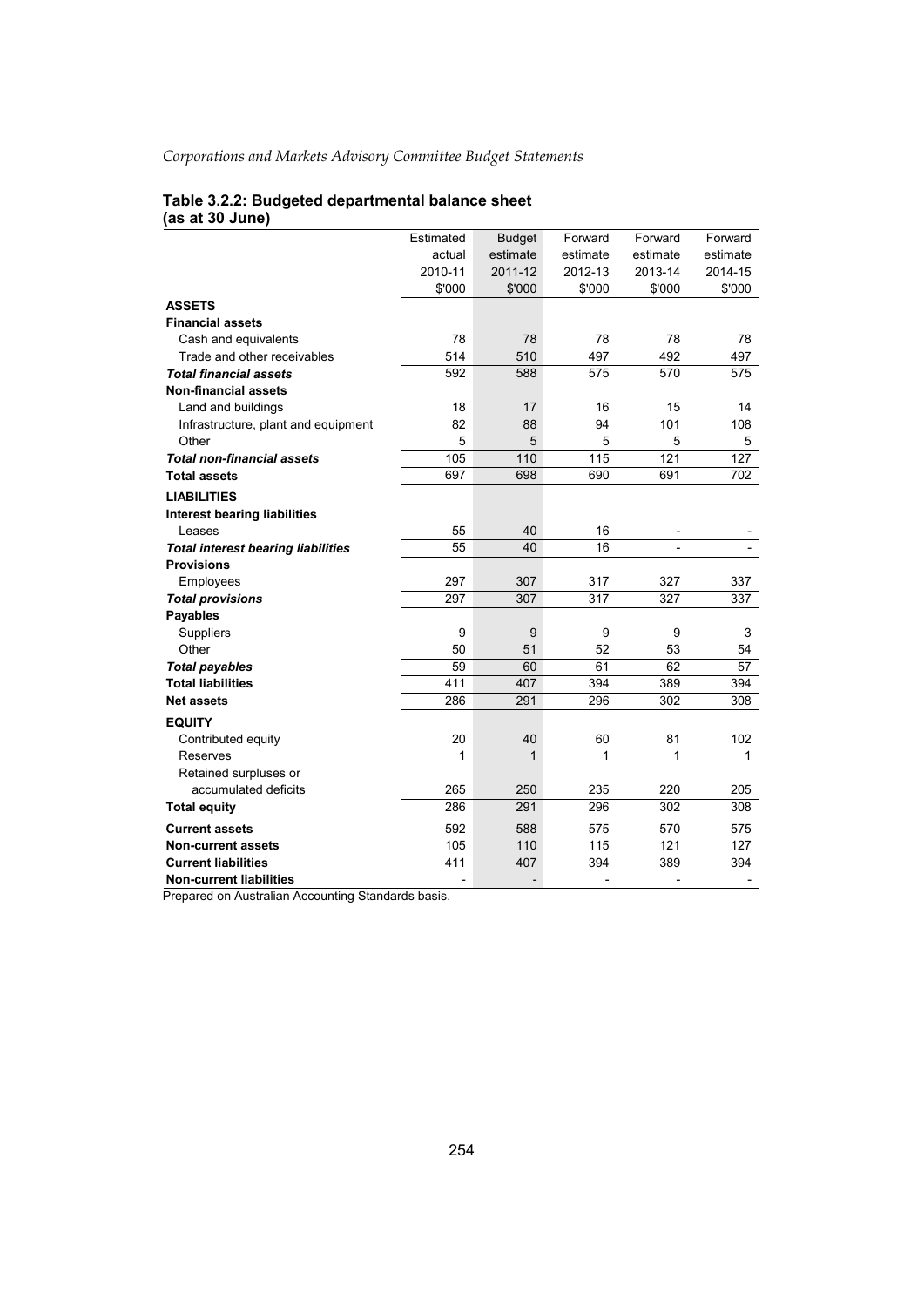|                                 | Estimated                | <b>Budget</b> | Forward  | Forward  | Forward  |
|---------------------------------|--------------------------|---------------|----------|----------|----------|
|                                 | actual                   | estimate      | estimate | estimate | estimate |
|                                 | 2010-11                  | 2011-12       | 2012-13  | 2013-14  | 2014-15  |
|                                 | \$'000                   | \$'000        | \$'000   | \$'000   | \$'000   |
| <b>OPERATING ACTIVITIES</b>     |                          |               |          |          |          |
| <b>Cash received</b>            |                          |               |          |          |          |
| Goods and services              | 40                       | 41            | 39       | 39       | 40       |
| Appropriations                  | 1,021                    | 1,030         | 1,026    | 1,024    | 1,033    |
| <b>Total cash received</b>      | 1,061                    | 1,071         | 1,065    | 1,063    | 1,073    |
| Cash used                       |                          |               |          |          |          |
| Employees                       | 625                      | 630           | 640      | 650      | 650      |
| Suppliers                       | 396                      | 400           | 385      | 374      | 384      |
| Other                           | 40                       | 41            | 40       | 39       | 39       |
| Total cash used                 | 1,061                    | 1,071         | 1,065    | 1,063    | 1,073    |
| Net cash from or (used by)      |                          |               |          |          |          |
| operating activities            | $\overline{\phantom{a}}$ |               |          |          |          |
| <b>INVESTING ACTIVITIES</b>     |                          |               |          |          |          |
| Cash used                       |                          |               |          |          |          |
| Purchase of property, plant and |                          |               |          |          |          |
| equipment                       | 20                       | 20            | 20       | 21       | 21       |
| <b>Total cash used</b>          | 20                       | 20            | 20       | 21       | 21       |
| Net cash from or (used by)      |                          |               |          |          |          |
| investing activities            | (20)                     | (20)          | (20)     | (21)     | (21)     |
| <b>FINANCING ACTIVITIES</b>     |                          |               |          |          |          |
| <b>Cash received</b>            |                          |               |          |          |          |
| Capital Injections              | 20                       | 20            | 20       | 21       | 21       |
| <b>Total cash received</b>      | 20                       | 20            | 20       | 21       | 21       |
| Net cash from or (used by)      |                          |               |          |          |          |
| financing activities            | 20                       | 20            | 20       | 21       | 21       |
| Net increase or (decrease)      |                          |               |          |          |          |
| in cash held                    | $\overline{a}$           |               |          |          |          |
| Cash at the beginning of        |                          |               |          |          |          |
| the reporting period            | 78                       | 78            | 78       | 78       | 78       |
| Cash at the end of the          |                          |               |          |          |          |
| reporting period                | 78                       | 78            | 78       | 78       | 78       |
|                                 |                          |               |          |          |          |

### **Table 3.2.3: Budgeted departmental statement of cash flows (for the period ended 30 June)**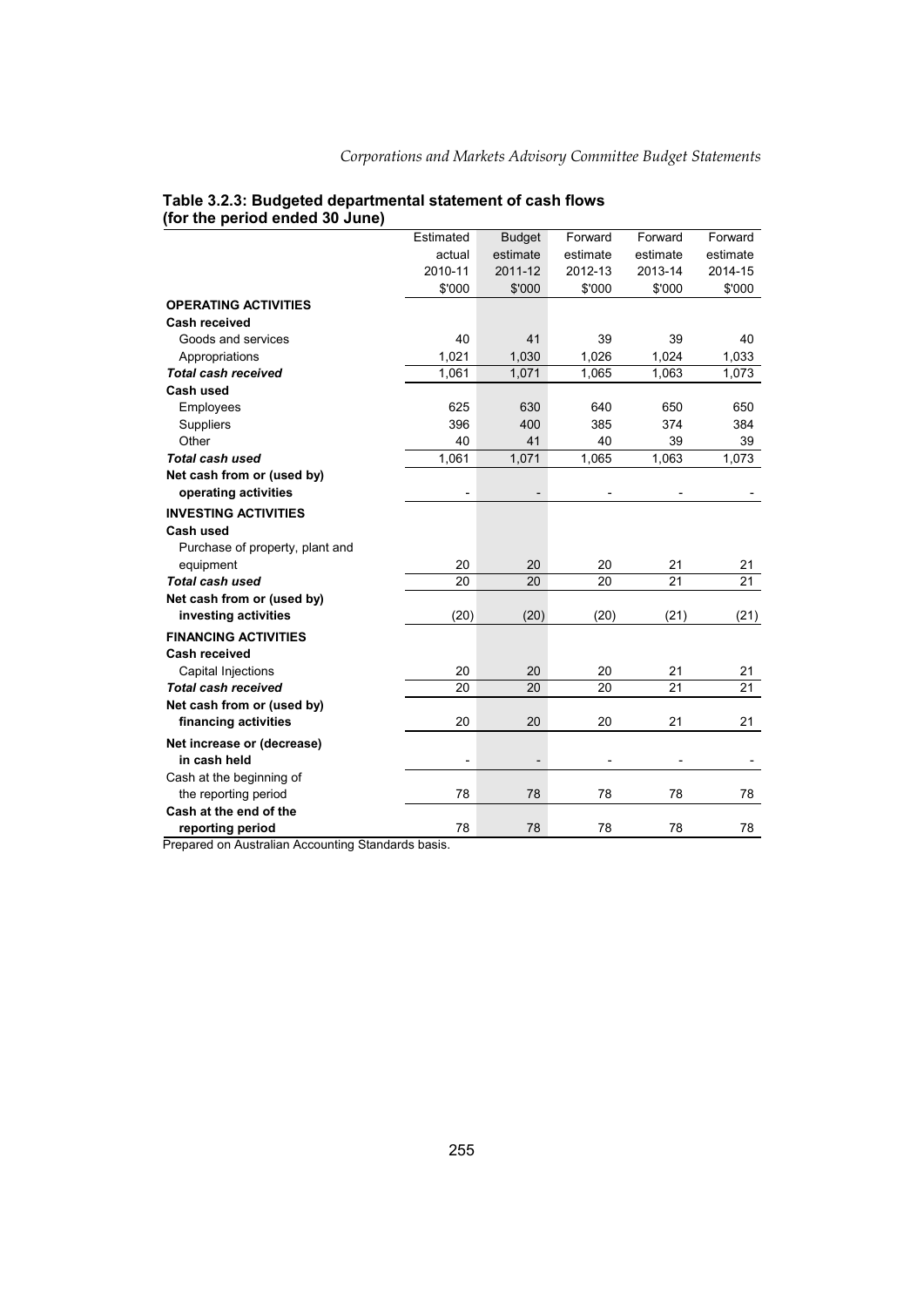|                                      |           | Asset       |          | Contributed |        |
|--------------------------------------|-----------|-------------|----------|-------------|--------|
|                                      | Retained  | revaluation | Other    | equity/     | Total  |
|                                      | surpluses | reserve     | reserves | capital     | equity |
|                                      | \$'000    | \$'000      | \$'000   | \$'000      | \$'000 |
| Opening balance as at 1 July 2011    |           |             |          |             |        |
| Balance carried forward from         |           |             |          |             |        |
| previous period                      | 265       |             |          | 20          | 286    |
| Adjusted opening balance             | 265       |             |          | 20          | 286    |
| <b>Comprehensive income</b>          |           |             |          |             |        |
| Surplus (deficit) for the period     | (15)      |             |          |             | (15)   |
| <b>Total comprehensive income</b>    |           |             |          |             |        |
| recognised directly in equity        | (15)      |             |          |             | (15)   |
| <b>Transactions with owners</b>      |           |             |          |             |        |
| Contributions by owners              |           |             |          |             |        |
| Appropriation (departmental          |           |             |          |             |        |
| capital budget)                      |           |             |          | 20          | 20     |
| <b>Total transaction with owners</b> |           |             |          | 20          | 20     |
| <b>Estimated closing balance</b>     |           |             |          |             |        |
| as at 30 June 2012                   | 250       |             |          | 40          | 291    |

### **Table 3.2.4: Departmental statement of changes in equity — summary of movement (budget year 2011-12)**

Prepared on Australian Accounting Standards basis.

### **Table 3.2.5: Departmental capital budget (DCB) statement**

|                                         | Estimated | <b>Budget</b> | Forward  | Forward  | Forward  |
|-----------------------------------------|-----------|---------------|----------|----------|----------|
|                                         | actual    | estimate      | estimate | estimate | estimate |
|                                         | 2010-11   | 2011-12       | 2012-13  | 2013-14  | 2014-15  |
|                                         | \$'000    | \$'000        | \$'000   | \$'000   | \$'000   |
| <b>CAPITAL APPROPRIATIONS</b>           |           |               |          |          |          |
| Capital budget - Bill 1 - DCB           | 20        | 20            | 20       | 21       | 21       |
| <b>Total capital appropriations</b>     | 20        | 20            | 20       | 21       | 21       |
| <b>Represented by:</b>                  |           |               |          |          |          |
| Purchase of non-financial assets        | 20        | 20            | 20       | 21       | 21       |
| Total represented by                    | 20        | 20            | 20       | 21       | 21       |
| <b>PURCHASE OF NON-FINANCIAL ASSETS</b> |           |               |          |          |          |
| Funded by capital appropriation - DCB   | 20        | 20            | 20       | 21       | 21       |
| <b>TOTAL</b>                            | 20        | 20            | 20       | 21       | 21       |
| <b>RECONCILIATION OF CASH</b>           |           |               |          |          |          |
| <b>USED TO ACQUIRE ASSETS</b>           |           |               |          |          |          |
| TO ASSET MOVEMENT TABLE                 |           |               |          |          |          |
| Total purchases                         | 20        | 20            | 20       | 21       | 21       |
| Total cash used to                      |           |               |          |          |          |
| acquire assets                          | 20        | 20            | 20       | 21       | 21       |